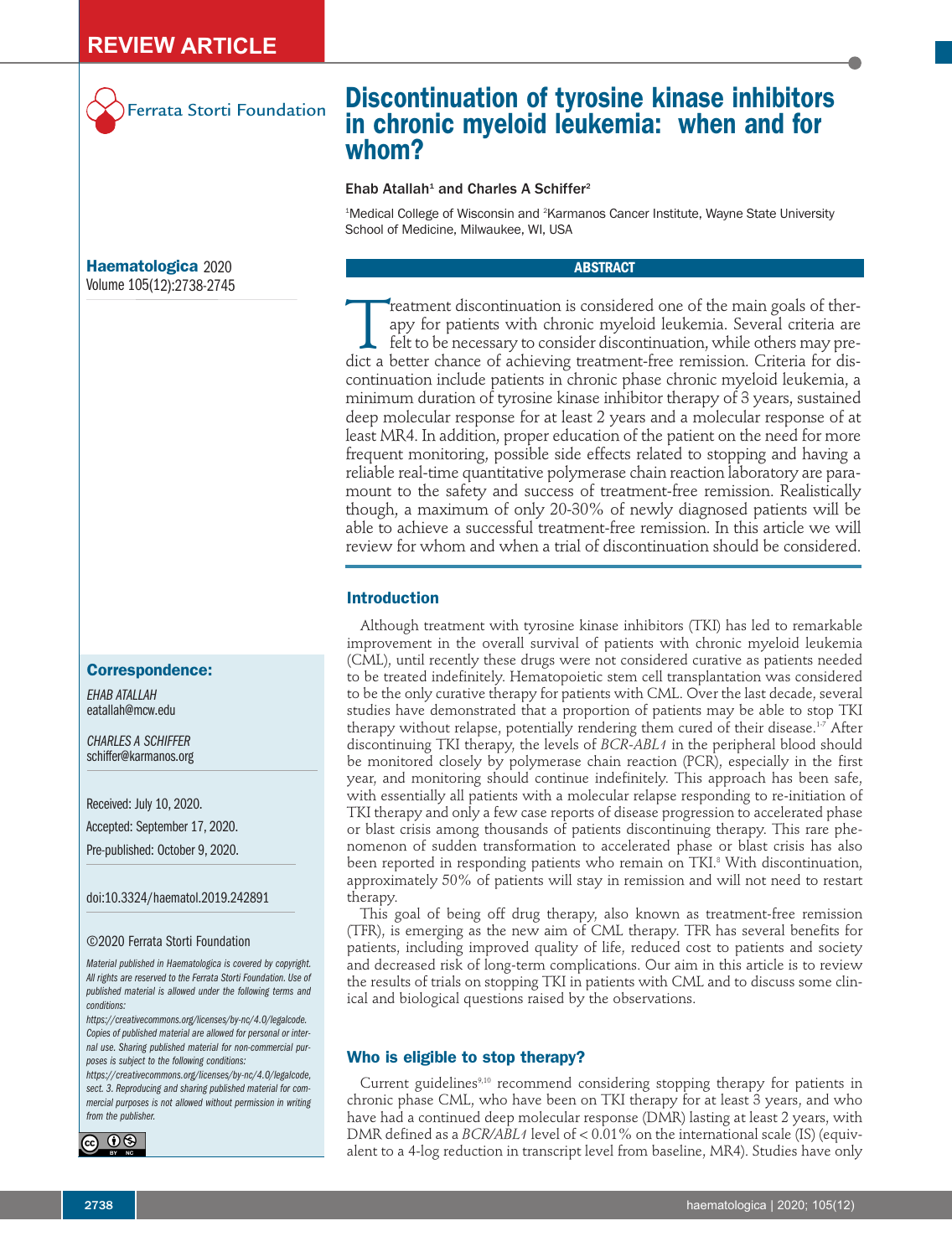included patients with chronic phase CML. The possibility of stopping therapy in patients with prior accelerated phase or blast phase is unknown at present. In general, we do not recommend stopping drug in such patients given the lack of data.

The depth and duration of response that need to be achieved prior to discontinuation remain unclear. The required duration of DMR has varied from 1 to 3 years in different studies (Table 1). Most studies enrolled patients who were in a continued DMR for at least 2 years and the duration of DMR has been predictive of successful TFR (see later). Initially, studies enrolled only patients with undetectable *BCR-ABL1* by PCR with an assay sensitivity of at least a 5 log reduction. <sup>11</sup> This was followed by other trials such as the  $\rm EURO\text{-}SKI^\circ$  and  $\rm LAST$  studies $^{\rm 12}$  in which patients with *BCR/ABL1* <0.01% were enrolled. In the Euro-SKI trial, there was no difference in relapse rate between patients who had IS% <0.01% or 0.0032%. <sup>13</sup> In contrast, the DESTINY trial conducted in the United Kingdom, enrolled patients with *BCR-ABL1* <0.1% (defined as a major molecular response, MMR) and the rate of successful TFR only for patients in MMR was lower (33%). Based on that, a level of 0.01% or MR4 is considered an appropriate level to consider discontinuation outside of clinical trials.

Of note, we and others have described that a significant number of patients who meet stopping criteria are actually not interested in stopping TKI therapy. These observations were made at a time when stopping TKI was still considered experimental and guidelines did not mention this option. Patients were hesitant to stop taking a drug mainly on the principle of "if it ain't broke, don't fix it". 14,15 In particular, patients who were not experiencing side effects from the TKI and who had good insurance coverage, so that out-of-pocket costs were minimal, had less obvious motivation to consider discontinuation. In contrast, more recently, many patients who have been told of their "excellent" responses have read about TFR on the Internet and are inquiring about stopping therapy, some-

Table 1. Key characteristics of selected studies of discontinuation of tyrosine kinase inhibitor therapy.

times after relatively short exposure to treatment. Hence, the need for physicians to understand the implications of different levels of response on the IS as well as the requirement for many years of treatment for most patients.

Although most trials only enrolled patients with no history of resistance to TKI, some patients who were resistant to frontline imatinib may stop TKI treatment successfully. 7,16-18 The DASfree study enrolled patients on first- or second-line treatment with dasatinib. <sup>7</sup> Of the 84 patients enrolled, 37 (44%) and 47 (56%) were receiving dasatinib as first- and second-line treatment, respectively. At 24 months, the rate of TFR was 51% and 42% in those treated with dasatinib first-line or as a subsequent line. The rate of successful TFR was 44% for patients who were either resistant or intolerant to first-line dasatinib. The ENEStop study enrolled patients intolerant of or resistant to imatinib. Of the 163 patients enrolled, 38 were resistant to imatinib. After 1 year of nilotinib consolidation therapy, 30 patients moved on to the TFR phase, of whom 16  $(53\%)$  remained off drug at 48 weeks<sup>16,19</sup> (Table 2).

A second attempt at TFR may be considered in some patients. 20-22 The RE-STIM trial enrolled patients who had previously relapsed after TKI discontinuation and regained a DMR. <sup>21</sup> Of the 70 patients, 35% remained off drug at 36 months. The median duration of TKI therapy after restarting was 5 months (range, 2-42 months). *BCR-ABL1* kinetics at the time of first discontinuation was most predictive of success of a second TFR. The chances of a successful second TFR at 36 months were 46%, 31% and 0% for patients who had undetectable transcripts or >MR4.5 *versus* MR3-MR4.5 *versus* loss of MMR at 3 months after first discontinuation. In the Treatment-free Remission Accomplished by Dasatinib (TRAD) trial, 20 patients who had confirmed loss of MR4 or loss of MMR after discontinuing imatinib were started on dasatinib 100 mg daily. Patients who achieved MR4 and sustained this level of response for at least 12 months had a second attempt at TFR. The TFR success rate at 6 months was 21.5%. Factors associated with a successful second TFR

|                             |                          |                                                          | <b>Eligibility criteria</b>   |                              |                               | <b>Median time</b><br>in MR, months | <b>Median</b><br>duration on | <b>Trigger to restart TKI</b>                                                                      |  |
|-----------------------------|--------------------------|----------------------------------------------------------|-------------------------------|------------------------------|-------------------------------|-------------------------------------|------------------------------|----------------------------------------------------------------------------------------------------|--|
| <b>Reference</b>            | N. of<br><b>patients</b> | TKI(s)                                                   | <b>Duration of</b><br>TKI (y) | <b>Depth of</b><br><b>MR</b> | <b>Duration</b><br>of $MR(y)$ | (range)                             | TKI, months<br>(range)       |                                                                                                    |  |
| ENESTfreedom <sup>4</sup>   | 222                      | Nilotinib                                                | $\overline{2}$                | MR4.5                        |                               | <b>NR</b>                           | $43.5(32.9 - 88.7)$          | Loss of MMR                                                                                        |  |
| STIM1 <sup>3</sup>          | 100                      | Imatinib#                                                | 3                             | MR5.0                        | $\overline{2}$                | $36.4(24-107)$                      | $58.8(35-112)$               | At least two positive RT-PCR results<br>showing an increase of one log or<br>confirmed loss of MMR |  |
| <b>TWISTER</b> <sup>5</sup> | 40                       | Imatinib#                                                | $\mathfrak{Z}$                | MR4.5                        | $\overline{2}$                | $30*$                               | $70*$                        | Loss of MMR or two consecutive<br>positive samples at any value                                    |  |
| EURO-SKI <sup>6</sup>       | 868                      | Imatinib or<br>nilotinib or<br>dasatinib                 | $\mathfrak{Z}$                | <b>MR4.0</b>                 |                               | 56.4 (34.8-82.8)                    | $90(60-118.8)$               | Loss of MMR                                                                                        |  |
| DasFree <sup>7</sup>        | 79                       | Dasatinib                                                | $\overline{2}$                | MR4.5                        |                               | $28(13-116)$                        | $9(29 - 244)$                | Loss of MMR                                                                                        |  |
| LAST <sup>1</sup>           | 172                      | Imatinib or<br>dasatinib or<br>nilotinib or<br>bosutinib | 3                             | <b>MR4.0</b>                 | $\overline{2}$                | $56.6(25.1 - 176.6)$                | $82.7(36.1-199)$             | Loss of MMR                                                                                        |  |

MR: molecular response (with log reduction in *BCR-ABL1* transcripts);TKI: tyrosine kinase inhibitor; y: years; NR: not reported; RT-PCR: reverse transcriptase polymerase chain reaction; MMR: major molecular response.\*Patient on imatinib only,range not reported. #Prior interferon therapy allowed.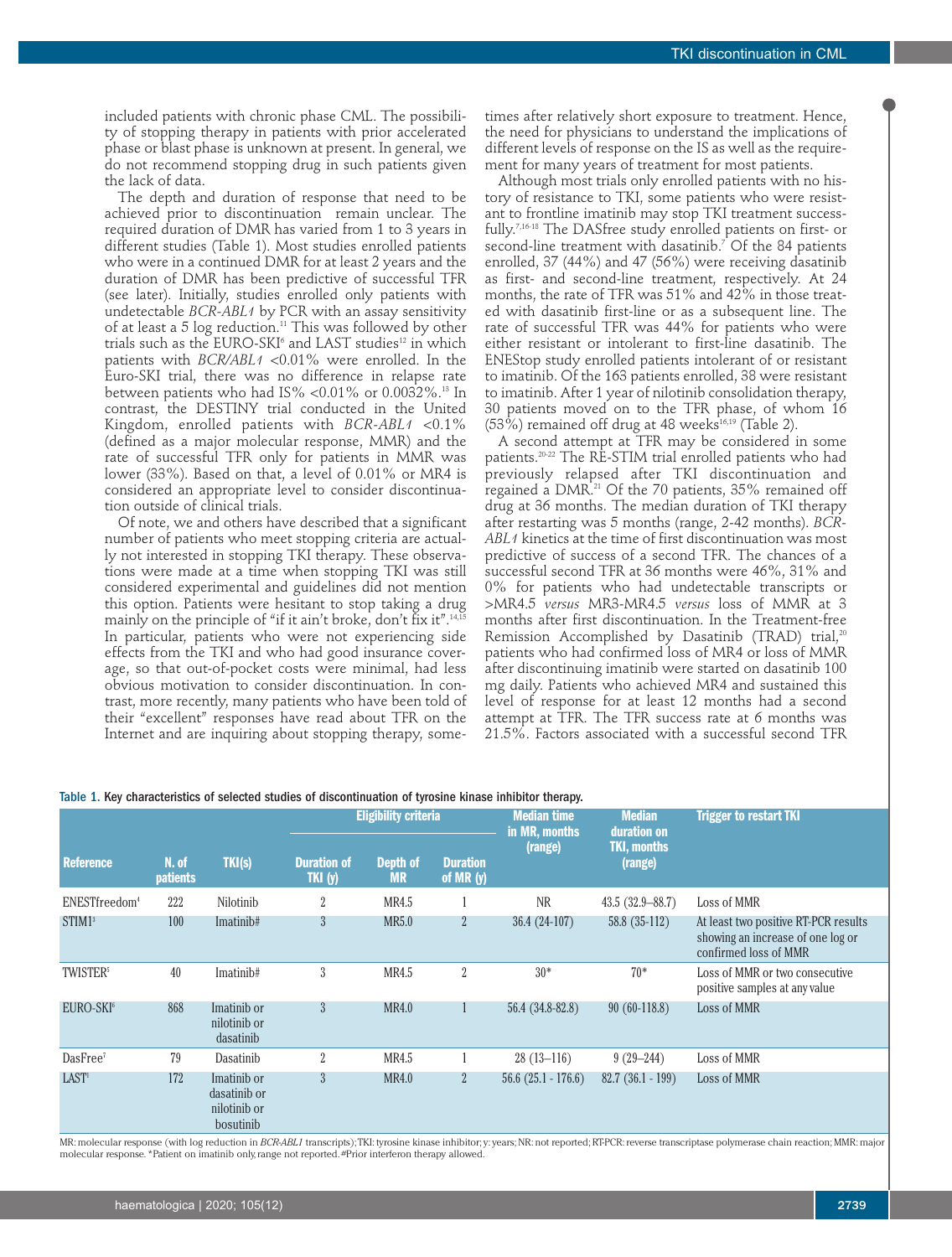were: longer time to molecular relapse after imatinib discontinuation (>3 months *vs*. <3 months), deeper response to initial therapy (5.5 log reduction or deeper *vs*. others) and loss of MR4 (compared to loss of MMR). <sup>20</sup> Both studies suggest that patients who have a rapid loss of MMR after a first discontinuation of a TKI have a negligible chance of achieving a seond TFR with TKI therapy alone (Table 3).

It has been suggested that initial treatment with a second-generation TKI, rather than imatinib, might increase the fraction of patients eligible for consideration of stopping therapy because second-generation TKI do lead to a higher percentage of patients achieving MR4 or MR4.5. Whether this actually leads to a higher rate of successful TFR remains unknown as TFR outcomes are not available from the up-front randomized trials evaluating secondgeneration TKI. In the ENESTnd study of imatinib *versus* nilotinib, the rates of MR4 at 5 years were 42% and 66% for patients on imatinib and nilotinib, respectively, while the rates of MR4.5 at 5 years were 31% and 54%, respectively. <sup>23</sup> Similarly, in the DASISION study of imatinib *versus* dasatinib, the rates of MR4.5 were 33% and 42%, respectively. <sup>24</sup> However, only about 70% of patients remain on nilotinib or dasatinib in the long-term and the rates of significant side effects (predominantly cardiovascular and pleural effusions, respectively) are much higher with these drugs than with imatinib. The side effects associated with second-generation TKI may now be lower given better selection of patients, earlier identification of the side effects and the use of lower doses, as will be discussed later. Discontinuation trials in patients treated with nilotinib or dasatinb have shown the same ~50% rates of TFR as seen in the imatinib trials.<sup>7,25,26</sup>

Another strategy which has been evaluated is to switch imatinib-treated patients to a second-generation TKI to get patients to a deeper response and be eligible for discontinuation. In the ENESTcmr study, patients receiving imatinib who had not achieved MR4.5 were randomized

to either imatinib continuation or a switch to nilotinib. 27 At 24 months, patients on imatinib who had detectable *BCR-ABL1* were allowed to switch to nilotinib. At 24 months, the rate of MR4.5 was 54% for those who switched to nilotinib *versus* 32% for those who stayed on imatinib, reiterating prior observations that the depth of response often improves over time in responding patients receiving imatinib. The rate of successful TFR was not reported and a significant fraction of patients (18%) discontinued nilotinib because of adverse events, mostly cardiovascular in nature. Of the patients who switched to nilotinib after the 24 months, 37% achieved MR4.5. It should be noted however, that MR4 is considered sufficient for an attempt at TKI discontinuation, and it is not known whether there were important differences in the rates of sustained MR4 using the two strategies.

In summary, the rates of achieving MR4.5 are approximately 10-20% higher with second-generation TKI than with imatinib whether the second-generation TKI is started as first-line therapy or switched to later. In addition, second-generation TKI lead to faster and deeper responses which could potentially lead to shorter time on treatment compared to the time on imatinib before a trial of discontinuation. However, this comes at an increased risk of clinical 27,28 and financial toxicity. <sup>29</sup> Hypothetically (because prospective data are not available), if 100 patients start imatinib, 40 will achieve MR4. Of those, approximately 20 will have a successful TFR. If a patient starts a secondgeneration TKI, approximately 60 will achieve MR4 and 30 will have a successful TFR.

#### **When to restart?**

In the initial STIM1<sup>11</sup> and TWISTER<sup>5</sup> discontinuation studies, criteria for restarting were loss of MR4.5; i.e., the patient restarted treatment as soon as *BCR-ABL1* transcripts were detected. Subsequently, the A-STIM trial

|                      | N. of patients | <b>TFR (@months)</b> | uк                     | Indication to restart                                   |
|----------------------|----------------|----------------------|------------------------|---------------------------------------------------------|
| DASfree <sup>7</sup> | 25             | 40\% (12)            | Dasatinib              | Loss of MMR                                             |
| $ENEStop^{16}$       | 30             | $26\%$ (12)          | <b>Nilotinib</b>       | Loss of MMR or confirmed loss of MR4                    |
| DADI <sup>17</sup>   | 13             | $8\%$ (36)           | Dasatinib              | Stringent molecular relapse. Restarting at >0.0069% IS. |
| $2G-TKI^{18}$        |                | $33\%$ (12)          | Dasatinib or nilotinib | Loss of MMR                                             |

Table 2. Treatment-free remission studies in patients resistant to first-line tyrosine kinase inhibitor therapy.

TFR: treatment-free remission;TKI: tyrosine kinase inhibitor; MMR: major molecular response; MR4: molecular response with a 4-log reduction in *BCR-ABL1* transcripts; IS: international scale. 2G-TKI:second-generation tyrosine kinase inhibitor.

|  |  |  |  |  | able 3. Completed and ongoing studies evaluating a second attempt to achieve treatment-free remission. |  |
|--|--|--|--|--|--------------------------------------------------------------------------------------------------------|--|
|  |  |  |  |  |                                                                                                        |  |

|                       | <b>Number of patients</b> | <b>TFR (@months)</b> | <b>Notes</b>                                                                                                                           |
|-----------------------|---------------------------|----------------------|----------------------------------------------------------------------------------------------------------------------------------------|
| TRAD <sup>20</sup>    | 25                        | $21\%$ (6)           | Patients restarted dasatinib after MMR loss with imatinib                                                                              |
| RE-STIM <sup>21</sup> | 70                        | 35\% (36)            | TFR 72% vs. 36% for those who did vs. did not remain in DMR at 3 months<br>with first attempt. 61 of 70 patients received the same TKI |
| Matsuki <sup>22</sup> | 10                        | 24\% (24)            | All patients on dasatinib.                                                                                                             |
| Sweet                 | 41                        | <b>NR</b>            | Ongoing study, adding ruxolitinib (NCT03610971)                                                                                        |
| Rousselot             | 26                        | <b>NR</b>            | Ongoing study, adding pioglitazone (NCT02889003)                                                                                       |
| Olsson-Strömberg      | 134                       | <b>NR</b>            | Ongoing study, second attempt with dasatinib (NCT03573596)                                                                             |
| Spanish               | 80                        | NR                   | Ongoing study, second attempt with ponatinib (NCT04160546)                                                                             |
| <b>ELN</b>            | 200                       | <b>NR</b>            | Ongoing study, second attempt with nilotinib (NCT02917720)                                                                             |

TFR: treatment-free remission; MMR: major molecular response;DMR: deep molecular remission; TKI: tyrosine kinase inhibitor; NR: not reported; ELN: European LeukemiaNet.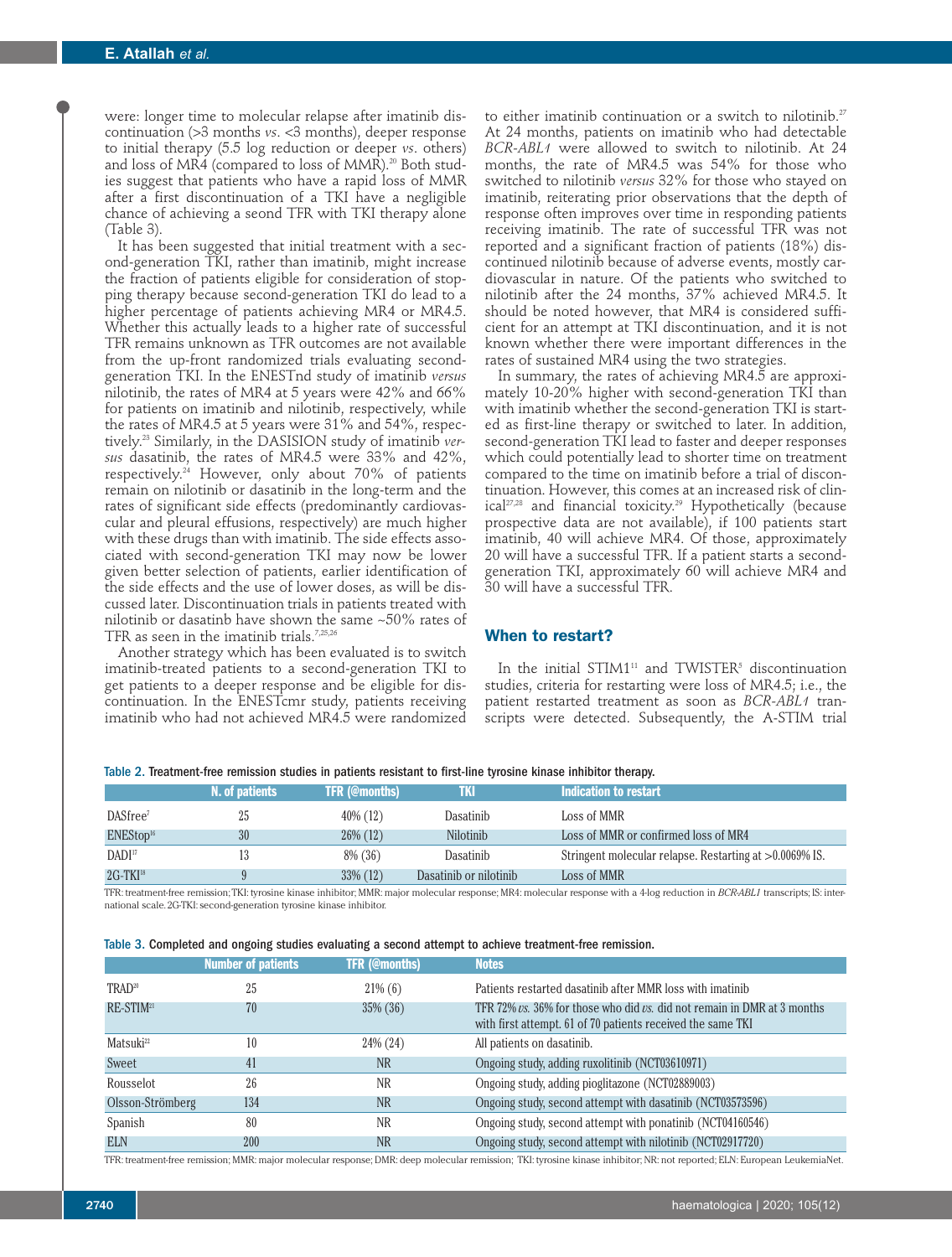demonstrated the safety of restarting treatment at loss of MMR<sup>30</sup> and this is the recommended level for restarting in most current guidelines. A number of patients have fluctuating values ranging between 3-4.5 log reductions or undetectable transcripts followed by very low, but detectable values, who do not overtly relapse during long-term follow-up.

It is intriguing that some patients can have detectable *BCR-ABL1* transcripts by PCR analysis with no evidence of disease progression. In a study by Ross *et al*., seven of eight patients with undetectable *BCR-ABL1* by real-time quantitative PCR had detectable *BCR-ABL1* DNA and none of those relapsed. <sup>31</sup> One explanation is that the *BCR-ABL1-*positivity arose from non-myeloid lineages such as memory lymphocytes. In a study by Pagani *et al.*, blood from 20 patients in TFR was sorted into granulocytes, monocytes, B cells, T cells and natural killer (NK) cells. *BCR-ABL1* was not detected in cells of myeloid lineage in any of the patients. <sup>32</sup> Alternatively, transcripts may derive from a small, persistent population of immature but nonclonogenic myeloid precursors that slowly decrease with time. <sup>33</sup> This could be a consequence of leukemia stem cell exhaustion as demonstrated by Caocci *et al.*, who noted that patients with shorter telomeres in peripheral blood monocytes had a higher chance of successful TFR. <sup>34</sup> Of note, in another study shorter telomeres at diagnosis were associated with molecular instability and worse overall outcome, possibly indicating that the role of telomeres varies with the stage of disease and might be a dynamic predictive marker. 35

#### **Success rate of treatment-free remission**

The success rate of TFR has been quite similar across studies from several countries despite the inclusion of patients receiving different TKI and some slight differ-

ences in enrollment criteria (Table 1). In addition, time to loss of MMR is very similar across studies with most patients relapsing in the first 6 months. The kinetics of molecular recurrence is similar across all TFR studies with the disease-free status from the STIM 1 study shown as an example in Figure 1. <sup>3</sup> The molecular recurrence-free survival rate was 38% at 5 years. It is worth noting that patients who have had undetectable transcripts for many years can relapse so quickly once the suppressive pressure on the residual quiescent stem cells is released.

The DASfree study enrolled patients receiving dasatinib as first- or second-line therapy. The TFR rate at 2 years was slightly higher for patients on first-line dasatinib compared to those given dasatinib as a second-line therapy (51% *vs*. 44%, respectively). <sup>7</sup> The ENESTfreedom enrolled patients treated with nilotinib. Of the 190 patients who discontinued therapy, 44% remained in TFR at 192 weeks. The LAST<sup>1</sup> and EURO-SKI studies<sup>6</sup> enrolled patients on multiple TKI, with the majority of patients receiving imatinib. In the LAST study, with a median follow-up of 12 months, the molecular relapse-free survival rate was 66% at 24 months. In the EURO-SKI study with a median follow-up of 24 months, the molecular relapse-free survival was 50% at 24 months.

#### **Monitoring**

As most molecular recurrences occur in the first 6 months after stopping TKI therapy, more intensive monitoring is recommended earlier after stopping the treatment. Currently, guidelines suggest monitoring with peripheral blood PCR analysis every 4 weeks for 6 to 12 months, then every 6 to 8 weeks for 12 to 18 months, then every 3 months thereafter. Whether this schedule of intensive upfront monitoring is really needed remains unclear and a recent mathematical modeling experiment suggests



Figure 1. Molecular recurrence-free survival after discontinuation of imatinib in patients (n=100) in the STIM1 study.<sup>3</sup>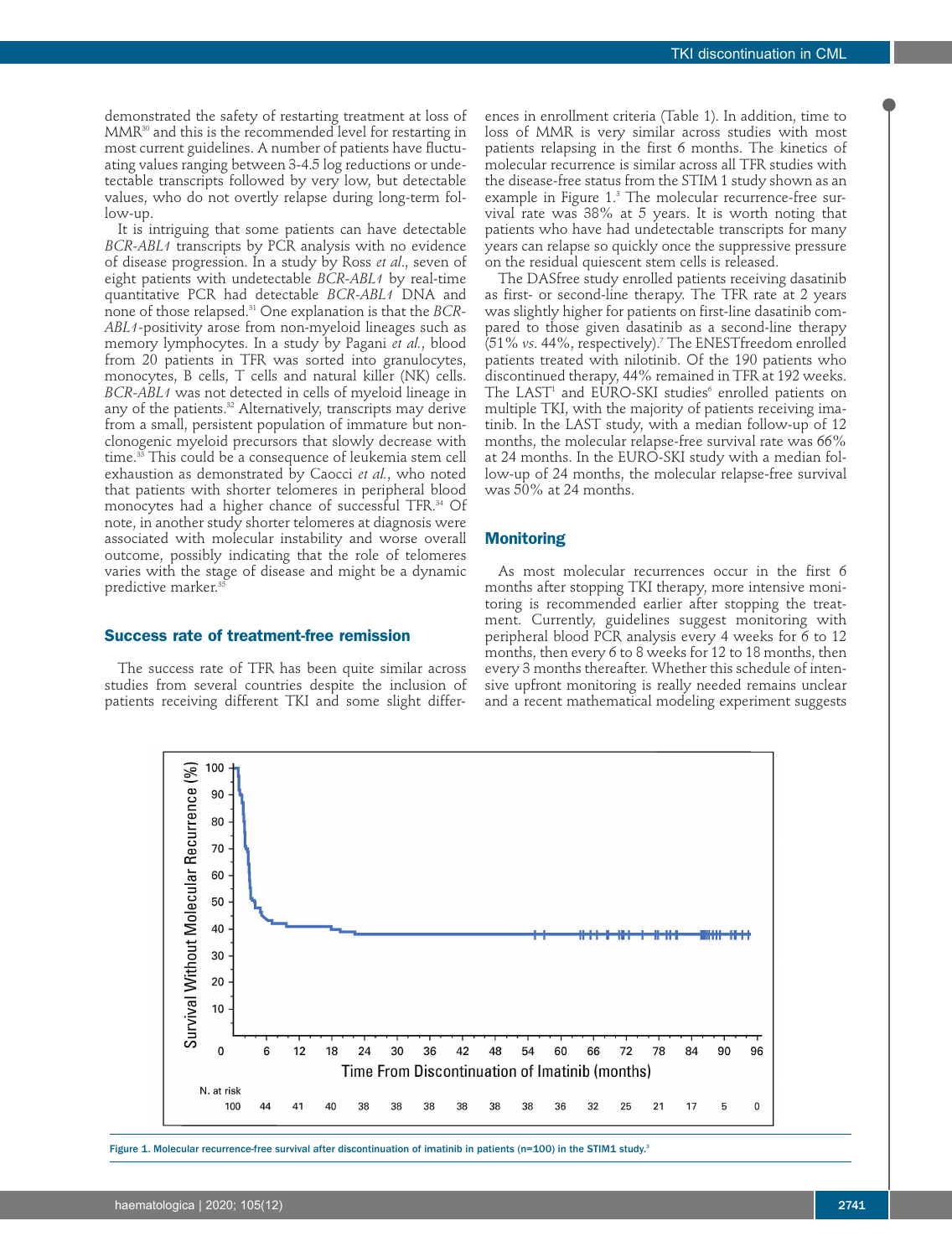that initial monitoring every 2 months followed by every 3 months, should transcripts remain undetectable after 6 months, is likely to be a safe approach. <sup>36</sup> Monthly PCR evaluations increase patients' anxiety and may present an economic hurdle for some patients or countries.

The mechanisms by which the CML clone is either eliminated or perhaps more likely, suppressed are not fully understood. It has been suggested that small amounts of residual disease can be controlled by autologous immune suppression. A number of studies have evaluated T-cell and particularly NK-cell populations in patients in TFR, but none has been convincing and further studies are needed. 37,38 It is conceivable that residual clonogenic cells remain in a relatively quiescent state which may take years to manifest clinically, perhaps because of an eventual failure of immune control. With few exceptions, we do not know the interval between the original acquisition of the *BCR-ABL1* mutation and the development of clinically apparent CML. The median time to the development of "clinical" CML after the atomic bombing of Japan was approximately 10 years with cases continuing to be detected for years after that. <sup>39</sup> Hence, the importance of long-term, continued PCR monitoring cannot be over emphasized as late relapses have been reported and remain a concern. Rousselot *et al.* identified nine patients relapsing more than 2 years (median 3.6 years) after stopping, with late relapses seeming to be more common in patients with fluctuating detectable transcript levels during earlier follow-up. 40

Our policy is to continue to monitor patients about every 4-6 months after 3 years in TFR; it is likely that this approach could be modified with the availability of more long-term follow-up information. It should be noted that PCR standardization and monitoring are not uniformly available around the world and in the USA. It has been reported that approximately 50% of US physicians do not have adequate PCR monitoring and do not follow guidelines when it comes to TKI discontinuation, so further educational efforts are warranted. 41

#### **Are there factors that predict successful treatment-free remission?**

The duration of TKI treatment, Sokal risk score, duration of DMR, depth of response, the use of highly sensitive droplet digital PCR (ddPCR), number of NK cells, and type of *BCR-ABL1* transcript have all been shown to predict the success rate of TFR to a varying degree in some, but not all studies.

• The duration of TKI treatment has perhaps been the most reproducible predictor of successful therapy discontinuation. TKI therapy for more than 5 years has been associated in multiple studies with higher rates of TFR. For example in the STIM trial, the risk of molecular recurrence was 50% for those who were on imatinib >54 months *versus* 80% for those on imatinib <54 months. <sup>42</sup> In the large EURO-SKI trial, the 6-month probability of maintaining a MMR was 63% for patients on imatinib treatment for >5.8 years *versus* 41% for those treated for <5.8 years. However, when the duration of TKI therapy and duration of DMR were entered into the same model, only one of them was predictive as both these factors were closely correlated. <sup>6</sup> These observations emphasize

the need for many years of treatment before most patients can be considered for discontinuation and should be part of the initial discussion with patients beginning treatment for chronic phase CML. It also indicates that caregivers must be skilled in managing the side effects of TKI therapy so as to maximize compliance.

• The duration of DMR is less consistent in terms of predicting successful TFR. All studies of TKI discontinuation required a minimum of 2 years of documented DMR although the definition of DMR varied across studies (Table 1). The duration of deep remission was not predictive in STIM1, DASfree, <sup>7</sup> or ENESTfreedom4 but was predictive in EURO-SKI. <sup>6</sup> In the EURO-SKI trial, the 6-month probability of maintaining MMR was 61% for patients who maintained MR4 for >3.1 years *versus* 44% for those who maintained MR4 for <3.1 years.

• Sokal risk score: a lower score was predictive of better outcomes in  $\mathrm{ENEST}$ freedom $^{43}$  and  $\mathrm{EUROS}$ KI; $^6$  however, in everyday practice the Sokal risk score is currently calculated for very few patients, making this a less practical marker. Nonetheless, the rate of TFR is likely to be lower in patients with more "advanced" chronic phase CML.

• Type of transcript: several studies have demonstrated that patients harboring the e14a2 transcript are more likely to achieve a DMR and have successful TFR compared to those with e13a2. <sup>44</sup> In one study by D'Adda *et al.*, the rates of a sustained DMR and maintaining TFR were 39.6% *versus* 19.4% and 61% *versus* 22% for patients with e14a2 *versus* e13a2 transcripts, respectively. 45

• Depth of response is also emerging as an important factor in predicting successful TFR. In the DESTINY trial, 2 in which patients with *BCR-ABL1* <0.1% were enrolled, a dose de-escalation phase was included. After enrollment into the study, patients received 50% of the FDAapproved dose of their TKI for 1 year. Patients with at least one IS measurement of transcripts between 0.01% and 0.1% were considered in the MMR group, while patients who had all measurements <0.01% were considered in the MR4 group. At 3 years, the rate of successful TFR was 72% *versus* 33% in the MR4 and MMR groups, respectively. <sup>2</sup> These results suggest that patients in continuous MMR may consider dose de-escalation or may even consider TKI discontinuation, understanding that the chance of successful TFR is approximately 30%.

The ENESTfreedom study enrolled patients with chronic phase CML who had been on nilotinib for at least 2 years and achieved MR4.5. Patients who maintained MR4 during an additional year of follow-up discontinued the drug. Among the 190 patients who discontinued nilotinib, the rate of successful TFR was 50% for those who maintained MR4.5 *versus* 35% for those with at least one level >MR4.5. 43

ddPCR is 1-2 logs more sensitive than real-time quantitative PCR<sup>46</sup> and some studies have demonstrated that negative or undetectable transcripts by ddPCR are most predictive of successful TFR. 47-49 In a study by Nicolini *et al.*, of the 174 patients who discontinued therapy and for whom ddPCR results were available, 37 had *BCR-ABL1* values ≥0.0023%. Loss of MMR occurred in 68% of patients who had *BCR-ABL1* values ≥0.0023%, compared to 46% with levels <0.0023%. As for patients monitored by real-time quantitative PCR, patients with detectable *BCR-ABL1* by ddPCR may still consider a TFR attempt and ddPCR *BCR-ABL1* levels may further refine the selection of patients for an attempt at TKI discontinuation.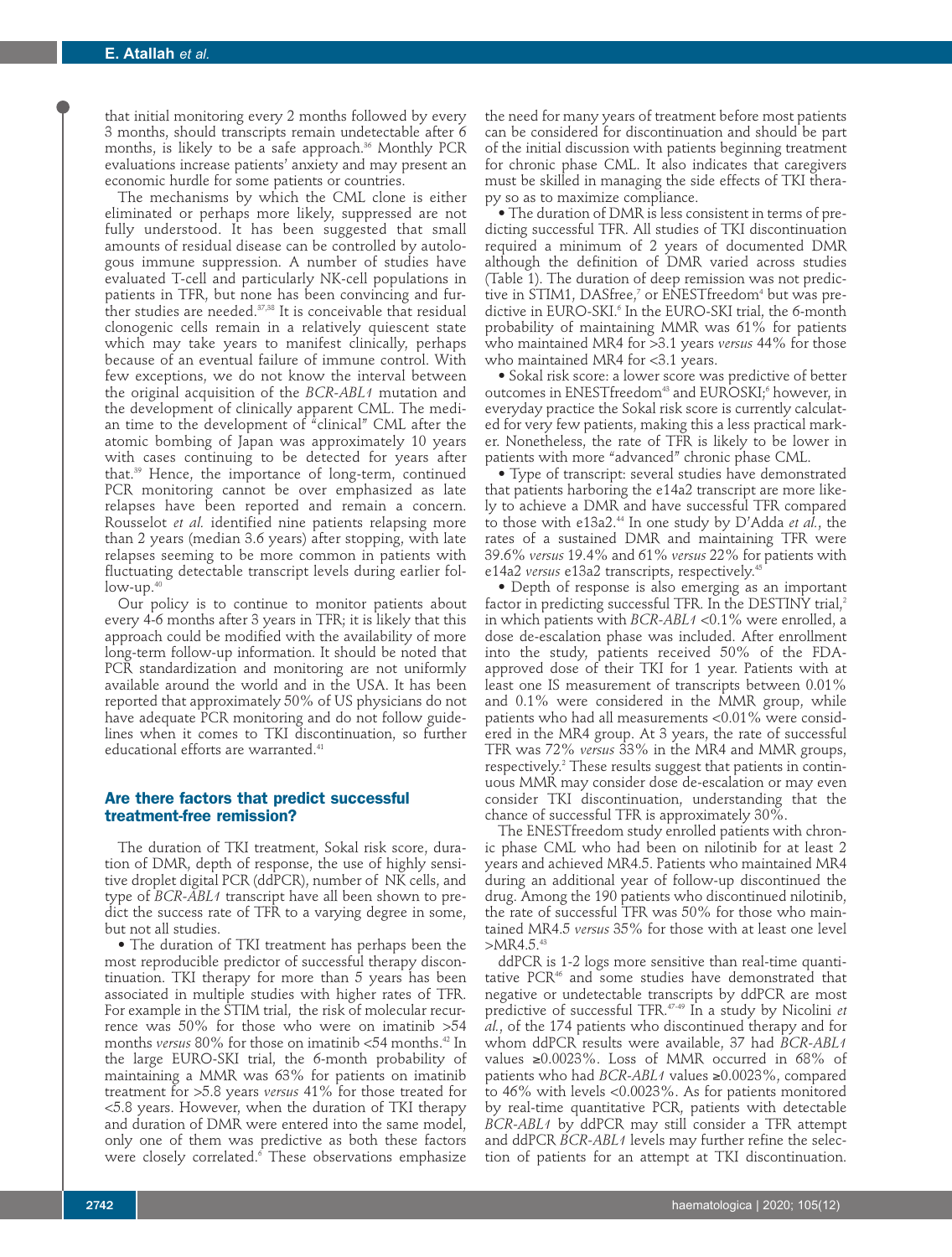Currently ddPCR is not widely available and standardization across laboraties will be required prior to its use in routine clinical care.

All these data suggest that the depth of response matters. The probability of successful TFR is highest for patients with negative ddPCR results, followed by those with MR4.5, then MR4 and finally, MR3 (Table 4). However, this distinction is not absolute, since relapse rates are still considerable at all these levels and patients and physicians may choose to consider a trial of TKI discontinuation at higher transcript levels with the understanding that the risks of molecular recurrence and the need to restart treatment are higher.

• Other investigational studies have associated a higher percentage of innate  $T$  cells<sup>37</sup> or NK cells<sup>38</sup> with a better chance of TFR, suggesting that an immune surveillance mechanism is involved in maintaining molecular response.

#### **Side effects of discontinuation**

As noted in the LAST study, which included a comprehensive evaluation of patient-reported outcomes after TKI discontinuation and at the time of restarting TKI, TKI discontinuation is associated with clinically significant improvements of fatigue, diarrhea, depression and sleep disturbances in many patients. <sup>50</sup> Conversely, some patients who discontinue TKI and need to restart have significant anxiety<sup>51,52</sup> with one patient describing it "as having leukemia all over again."

Musculoskeletal pain is a well-recognized side effect of TKI discontinuation. 53,54 Approximately 30% of patients have an increase in musculoskeletal pain or periarticular stiffness, which is usually transient. These symptoms can be managed with non-steroidal anti-inflammatory drugs, and occasionally glucocorticosteroids and acetaminophen. Pain is more common in patients with a prior history of musculoskeletal pain and in those who have been on TKI therapy for a long period of time. <sup>53</sup> A small minority of patients need to restart TKI for uncontrolled discomfort. Several mechanisms have been proposed to explain this phenomenon, including activation of other kinase-mediated pathways which had been inhibited by the TKI, such as release of c-kit inhibition, <sup>55</sup> mast cell activation, <sup>56</sup> or bone remodeling effects, <sup>57</sup> but none has been proven yet.

#### **Dose reduction**

For a large majority of patients who cannot achieve TFR, another approach to reduce side effects and costs and to maintain compliance would be to identify the lowest possible effective dose of TKI. 58,59 Both dasatinib and nilotinib have demonstrated efficacy at doses lower than the FDA-approved dose. In a recently published phase II study from the MD Anderson Cancer Center, <sup>60</sup> dasatinib was given at a dose of 50 mg daily, instead of the FDAapproved dose of 100 mg, to newly diagnosed patients. Of the 81 patients enrolled, 81% had achieved a MMR at 12 months according to the follow-up data at the time of the publication. This is higher than in the DASISION study, in which the MMR rate was 46% at 1 year with dasatinib. $^{\scriptscriptstyle 24}$ The 50 mg dose was better tolerated with a low cumulative incidence of pleural effusions of 6%.

| <b>Study</b>                | <b>Level</b>    | <b>TFR %</b> | @       |
|-----------------------------|-----------------|--------------|---------|
| Bernardi <sup>49</sup>      | ddPCR < 0.468   | 83           | 2 years |
|                             | ddPCR > 0.468   | 52           | 2 years |
|                             | MR4             | 74           | 2 years |
|                             | MR 4.5 - 5      | 80           | 2 years |
| Nicolini <sup>48</sup>      | ddPCR < 0.0023% | 68           | 1 year  |
|                             | ddPCR > 0.0023% | 46           | 1 year  |
| ENEST freedom <sup>43</sup> | MR4             | 35           | 2 years |
|                             | MR4.5           | 51           | 2 years |
| DESTINY <sup>2</sup>        | $<$ MR4         | 72           | 3 years |
|                             | MR <sub>3</sub> | 33           | 3 years |

TFR: treatment-free remission; MR: molecular response (with log reduction in *BCR-ABL1* transcripts); ddPCR: droplet digital polymerase chain reaction analysis.

The NiloRED study was an observational study evaluating dose reductions for patients on nilotinib $61$  Of the 67 evaluable patients, 68.6% were receiving nilotinib as firstline therapy and 31.4% as second-line treatment. The median duration of MMR was 25 months at the time of dose reduction. The nilotinib dose was reduced to 450 mg daily, 400 mg daily and 300 mg daily in 87%, 10% and  $3\%$ patients, respectively. Only two patients lost the MMR, although they regained MR4 later on without a dose increase.

The DESTINY trial, detailed earlier, provides a perfect example illustrating the safety of dose reduction. <sup>2</sup> Of the 174 patients enrolled, 148, 16 and 10 were receiving imatinib, nilotinib and dasatinib, respectively. At study entry, the TKI dose was reduced to half the standard dose for 12 months: imatinib 200 mg daily, dasatinib 50 mg daily, or nilotinib 200 mg twice daily. After 1 year, 19% of patients in the group with MMR had lost their MMR compared to 2% of those starting with deeper responses. After 1 year of half-dose therapy, patients who had not "relapsed" discontinued therapy as discussed earlier. It is unclear what would have happened if those patients had stayed on a lower dose and had not attempted treatment discontinuation. The INTERIM trial was another study that demonstrated the safety of imatinib dose reduction for patients in a complete cytogenetic remission (CCyR). <sup>62</sup> In that study, imatinib was reduced to 1 month on/1 month off in 67 patients who were >65 years of age and had attained CCyR. Of those patients, 17% and 18% lost their CCyR and MMR, respectively. All patients who restarted higher dose therapy attained CCyR and MMR again.

In summary, these data demonstrate that, particularly for patients experiencing chronic symptoms, dose reduction can be an option for those on a stable dose of TKI with adequate response, including those who are not eligible for or do not want an attempt at treatment discontinuation, and those in whom previous TKI discontinuation failed. More frequent monitoring is advisable for the first 6 months after dose reduction to detect the unusual individual who rapidly loses response.

In this regard, Fassoni and colleagues, using data from large clinical trials, modeled the kinetics of transcript levels after a 50% reduction in dose in patients in stable MMR. 58 Importantly, their model predicts a transient increase in *BCR-ABL1* transcripts shortly after dose reduction which decreases to baseline or lower, without a return to the original dose. Thus, the model suggests that clinicians should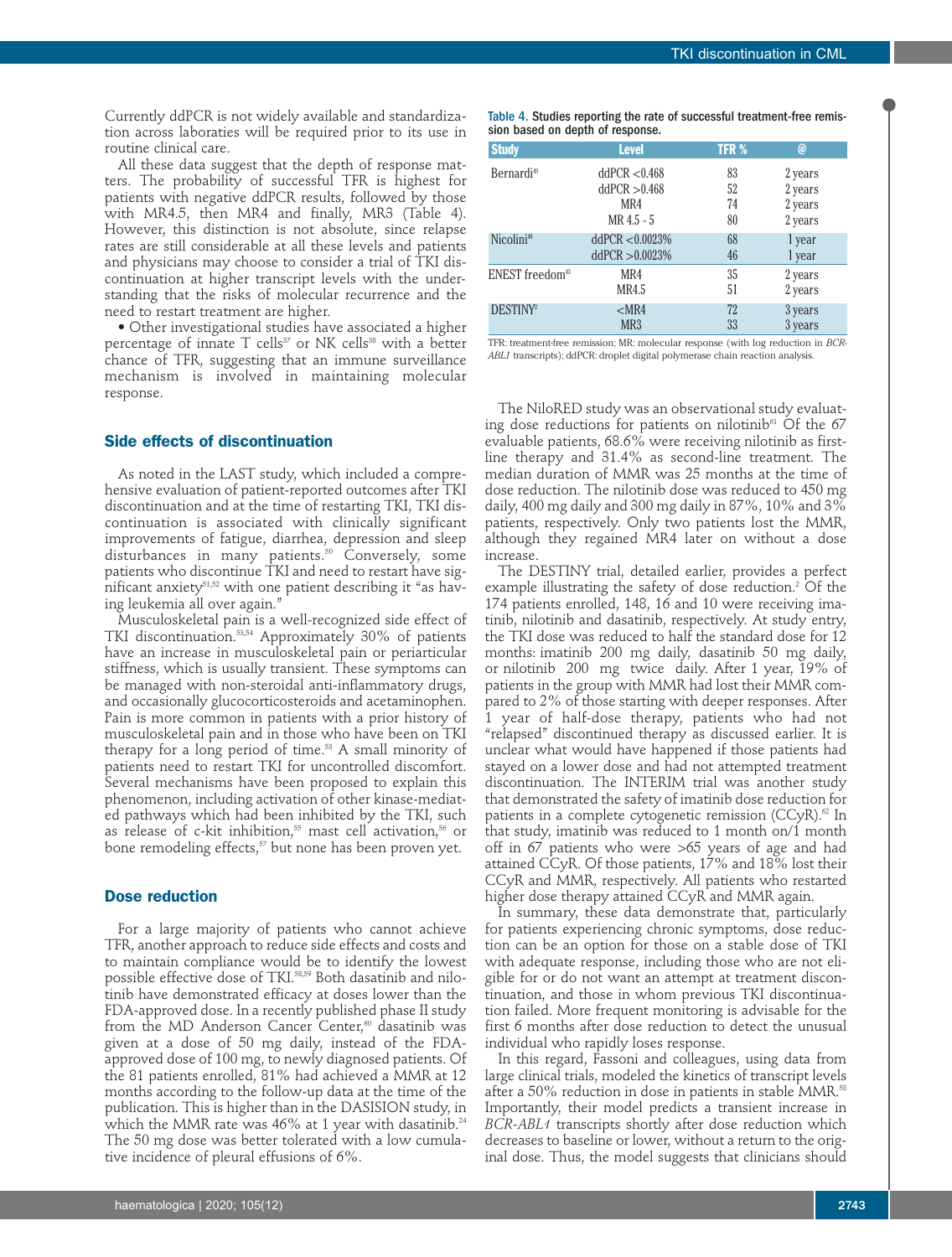not reflexively increase the dose should the transcript level increase, but rather that they should continue to observe the patient closely. <sup>59</sup> Indeed, this phenomenon was noted in some patients in the NiloRed trial mentioned above. 54 Additional prospective, systematic studies of dose reduction would be welcomed in the future.

#### **Future directions**

An attempt at treatment discontinuation should be considered the standard of care for patients with CML who have a sustained DMR. Realistically, only 40-50% of newly diagnosed patients with CML will achieve this threshold, and only half of those (~20% of all patients) will achieve a successful TFR. These estimates are extrapolated from the results of clinical trials and may overstate the actual number of patients treated in general practice who may achieve the required depth and duration of response and be eligible for a trial of TKI discontinuation.

Many unanswered questions remain. How can we better identify patients who will achieve DMR and TFR? Should these patients be considered "cured" of their disease and what are the mechanisms by which the disease is controlled/eliminated? A better understanding of these mechanisms might suggest new approaches to prevent relapse. How can more patients achieve a DMR in order to consider a trial to achieve TFR? The limitations of the currently available TKI have been defined but a new inhibitor, ABL001, which inhibits signaling by blocking the myristoyl pocket of the enzyme, 63,64 has recently been developed and combinations with traditional TKI will be conducted in the hopes of achieving deeper responses as the pathway to higher rates of TFR.

Nonetheless, when the extraordinary results using imatinib first became available, there was little expectation that the responses would be so durable and that it might eventually be possible to avoid lifetime treatment. CML investigators should be proud of these remarkable accomplishments.

#### **References**

- 1. Atallah E, Schiffer CA, Radich JP, et al. Results from the U.S. Life after Stopping TKIs (LAST) study. Blood. 2017;130(Suppl 1):2903.
- 2. Clark RE, Polydoros F, Apperley JF, et al. Deescalation of tyrosine kinase inhibitor therapy before complete treatment discontinuation in patients with chronic myeloid leukaemia (DESTINY): a non-randomised, phase 2 trial. Lancet Haematol. 2019;6(7): e375-e83.
- 3. Etienne G, Guilhot J, Rea D, et al. Long-term follow-up of the French Stop Imatinib (STIM1) study in patients with chronic myeloid leukemia. J Clin Oncol. 2017;35(3): 298-305.
- 4. Giles FJ, Masszi T, Casares MTG, et al. Treatment-free remission (TFR) following frontline (1L) nilotinib (NIL) in patients (pts) with chronic myeloid leukemia in chronic phase (CML-CP): 192-week data from the ENESTfreedom study. J Clin Oncol. 2019;37 (15\_suppl):7013.
- 5.Ross DM, Branford S, Seymour JF, et al. Safety and efficacy of imatinib cessation for CML patients with stable undetectable minimal residual disease: results from the TWISTER study. Blood. 2013, 2013;122(4): 515-522.
- 6. Saussele S, Richter J, Guilhot J, et al. Discontinuation of tyrosine kinase inhibitor therapy in chronic myeloid leukaemia (EURO-SKI): a prespecified interim analysis of a prospective, multicentre, non-randomised, trial. Lancet Oncol. 2018;19(6): 747-757.
- 7. Shah NP, García-Gutiérrez V, Jiménez-Velasco A, et al. Dasatinib discontinuation in patients with chronic-phase chronic myeloid leukemia and stable deep molecular response: the DASFREE study. Leuk Lymphoma. 2020;61(3):650-659.
- 8.Tantiworawit A, Power MM, Barnett MJ, et al. Long-term follow-up of patients with chronic myeloid leukemia in chronic phase developing sudden blast phase on imatinib therapy. Leuk Lymphoma. 2012;53(7):1321- 1326.<br>9. NCCN
- guidelines Clinical Practice Guidelines in Oncology. Version 3.2020- January 30, 2020. https://www.nccn.org/

professionals/physician\_gls [Accessed April 10, 2020].

- 10. Hochhaus A, Baccarani M, Silver RT, et al. European LeukemiaNet 2020 recommendations for treating chronic myeloid leukemia. Leukemia. 2020;34(4):966-984.
- 11. Mahon FX, Rea D, Guilhot J, et al. Discontinuation of imatinib in patients with chronic myeloid leukaemia who have maintained complete molecular remission for at least 2 years: the prospective, multicentre Stop Imatinib (STIM) trial. Lancet Oncol. 2010;11(11):1029-1035.
- 12. Atallah E, Schiffer CA, Weinfurt KP, et al. Design and rationale for the Life After Stopping Tyrosine kinase inhibitors (LAST) study, a prospective, single-group longitudinal study in patients with chronic myeloid leukemia. BMC Cancer. 2018;18  $(1):359.$
- 13. Mahon F-X, Richter J, Guilhot J, et al. Interim analysis of a pan European stop tyrosine kinase inhibitor trial in chronic myeloid leukemia: the EURO-SKI study. Blood. 2014;124(21):151.
- 14. Flynn KE, Myers JM, D'Souza A, Schiffer CA, Thompson JE, Atallah E. Exploring patient decision making regarding discontinuation of tyrosine kinase inhibitors for chronic myeloid leukemia. Oncologist. 2019;24(9):1253-1258.
- 15. Goldberg S, Hamarman S. Patients with chronic myelogenous leukemia may not want to discontinue tyrosine kinase inhibitor therapy. Blood. 2015;126(23): 1584.
- 16. Hughes TP, Boquimpani CM, Takahashi N, et al. Treatment-free remission in patients with chronic myeloid leukemia in chronic phase according to reasons for switching from imatinib to nilotinib: subgroup analysis from ENESTop. Blood. 2016;128(22): 792.
- 17. Okada M, Imagawa J, Tanaka H, et al. Final 3-year results of the dasatinib discontinuation trial in patients with chronic myeloid leukemia who received dasatinib as a second-line treatment. Clin Lymphoma Myeloma Leuk. 2018;18(5):353-360.e1.
- 18. Rea D, Rousselot P, Guilhot F, et al. Discontinuation of second generation (2G) tyrosine kinase inhibitors (TKI) in chronic

phase (CP)-chronic myeloid leukemia (CML) patients with stable undetectable BCR-ABL transcripts. Blood. 2012;120(21): 916.

- 19. Hughes TP, Boquimpani C, Takahashi N, et al. ENESTop 192-week results: treatmentfree remission (TFR) in patients (pts) with chronic myeloid leukemia in chronic phase (CML-CP) after stopping second-line (2L) nilotinib (NIL). J Clin Oncol. 2019;37 (15\_suppl):7005.
- 20.Kim DDH, Busque L, Forrest DL, et al. Second attempt of TKI discontinuation with dasatinib for treatment-free remission after failing first attempt with imatinib: Treatment-free Remission Accomplished by Dasatinib (TRAD) trial. Blood. 2018;132 (Supplement\_1):787.
- 21. Legros L, Nicolini FE, Etienne G, et al. Second tyrosine kinase inhibitor discontinuation attempt in patients with chronic myeloid leukemia. Cancer. 2017;123(22): 4403-4410.
- 22. Matsuki E, Sakurai M, Karigane D, et al. Second attempt to discontinue TKI in CML patients who have sustained CMR for over 2 years is rarely successful even with the use of second generation TKIs. Blood. 2016;128(22):1887.
- 23. Hochhaus A, Saglio G, Hughes TP, et al. Long-term benefits and risks of frontline nilotinib vs imatinib for chronic myeloid leukemia in chronic phase: 5-year update of the randomized ENESTnd trial. Leukemia. 2016;30(5):1044-1054.
- 24. Cortes JE, Saglio G, Kantarjian HM, et al. Final 5-year study results of DASISION: the dasatinib versus imatinib study in treatment-naïve chronic myeloid leukemia patients trial. J Clin Oncol. 2016;34(20): 2333-2340.
- 25. Hochhaus A, Masszi T, Giles FJ, et al. Treatment-free remission following frontline nilotinib in patients with chronic myeloid leukemia in chronic phase: results from the ENESTfreedom study. Leukemia. 2017;31(7):1525-1531.
- 26. Mahon FX, Nicolini FE, Noël M-P, et al. Preliminary report of the STIM2 study: a multicenter stop imatinib trial for chronic phase chronic myeloid leukemia de novo patients on imatinib. Blood. 2013;122